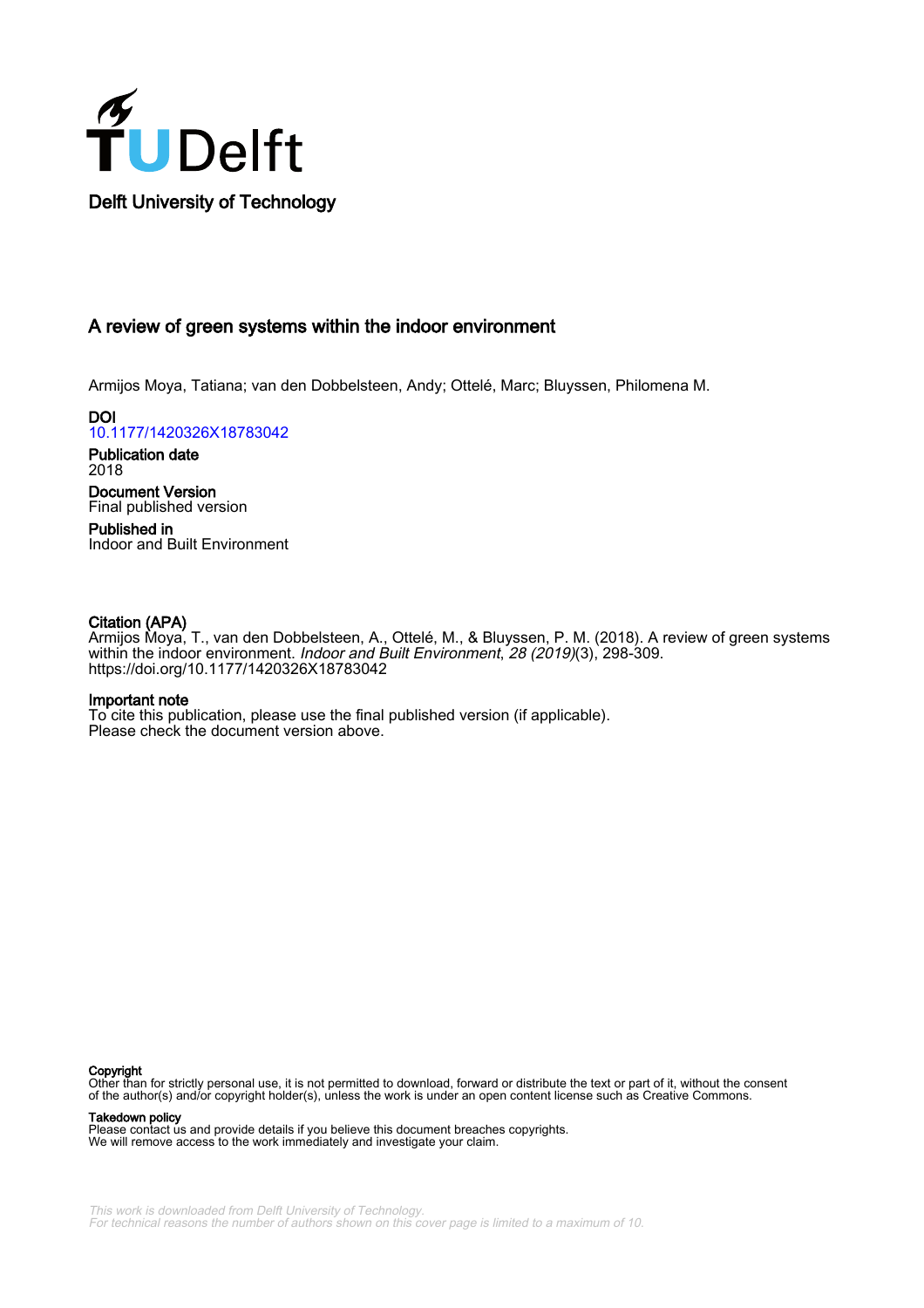# A review of green systems within the indoor environment

# Tatiana Armijos Moya<sup>1</sup>, Andy van den Dobbelsteen<sup>1</sup>, Marc Ottelé<sup>2</sup> and Philomena M. Bluyssen<sup>1</sup>

# Review Paper **Indoor and Built Environment**

Indoor and Built Environment 0(0) 1–12  $\circ$  The Author(s) 2018  $\odot$   $\odot$ 

Reprints and permissions: [sagepub.co.uk/](http://uk.sagepub.com/en-gb/journals-permissions) [journalsPermissions.nav](http://uk.sagepub.com/en-gb/journals-permissions) [DOI: 10.1177/1420326X18783042](http://dx.doi.org/10.1177/1420326X18783042) <journals.sagepub.com/home/ibe>



#### **Abstract**

This paper reviews the state of art of vegetation systems and their effect on the indoor environmental quality (IEQ), based on scientific studies from the past 30 years. Some studies have shown that biophilic workspaces and interaction with plants may change human attitudes, behaviours, improve productivity and the overall well-being. Evapotranspiration from plants helps lowering the temperature around the planting environment and this can be utilised for air cooling and humidity control. Also, indoor greenery can be used to reduce sound levels as a passive acoustic insulation system. Living wall systems in combination with biofiltration are emerging technologies to provide beneficial effects on improvement of indoor comfort. Several studies have indicated that green systems may improve indoor air quality and that they have different pathways for pollutant removal of volatile organic compounds. The plant root zone in potted plants may be an effective area for removing volatile organic compounds under controlled conditions. In conclusion, the full capacity of plants in real-life settings will need to be clarified to establish the true pollutant-removal mechanisms and the general effect on IEQ. The effects of green systems in combination with mechanical elements such as conventional heating, ventilation and air conditioning would need to be studied.

#### Keywords

Biofiltration, Indoor air quality, Living wall systems, Plants, Indoor environmental quality, Phytoremediation

Accepted 23 May 2018

### Introduction

People spend on average  $80\%$  of their time indoors,<sup>1,2</sup> therefore, the health risks due to indoor air pollution may be greater than outdoor air pollution.<sup>3,4</sup> From past studies, it is clear that indoor environmental quality (IEQ) can play an important role in work performance, productivity and the health of building users. $5-10$  Using plants as design elements in working environments brings nature inside to create inviting spaces that may reduce stress and may increase the overall well-being, resulting in healthier work and living areas. Interaction with plants can change human attitudes, behaviours and physiological responses. Furthermore, it may decrease absenteeism, increase productivity and overall satisfaction and happiness in people's lives.<sup>11–14</sup> Even though some studies with potted plants and vegetation systems, such as biowalls, have shown potential for absorbing potentially

harmful pollutants and improve the overall comfort,<sup>2,15–42</sup> there is still a lack of solid and relevant data available to understand the true pollutantremoval mechanisms and factors in these systems. At present, the use of indoor greenery offers several benefits such as producing oxygen through photosynthesis, generating humidity and providing an aesthetical pleasant environment to work and live as well as visual

#### Corresponding author:

<sup>&</sup>lt;sup>1</sup> Faculty of Architecture and the Built Environment, Delft University of Technology, Delft, The Netherlands <sup>2</sup> Faculty of Civil Engineering & Geosciences, Delft University of Technology, Delft, The Netherlands

Tatiana Armijos Moya, Delft University of Technology, Julianalaan 134, Delft 2628 BL De, Netherlands. Email: [T.E.ArmijosMoya@tudelft.nl](mailto:T.E.ArmijosMoya@tudelft.nl)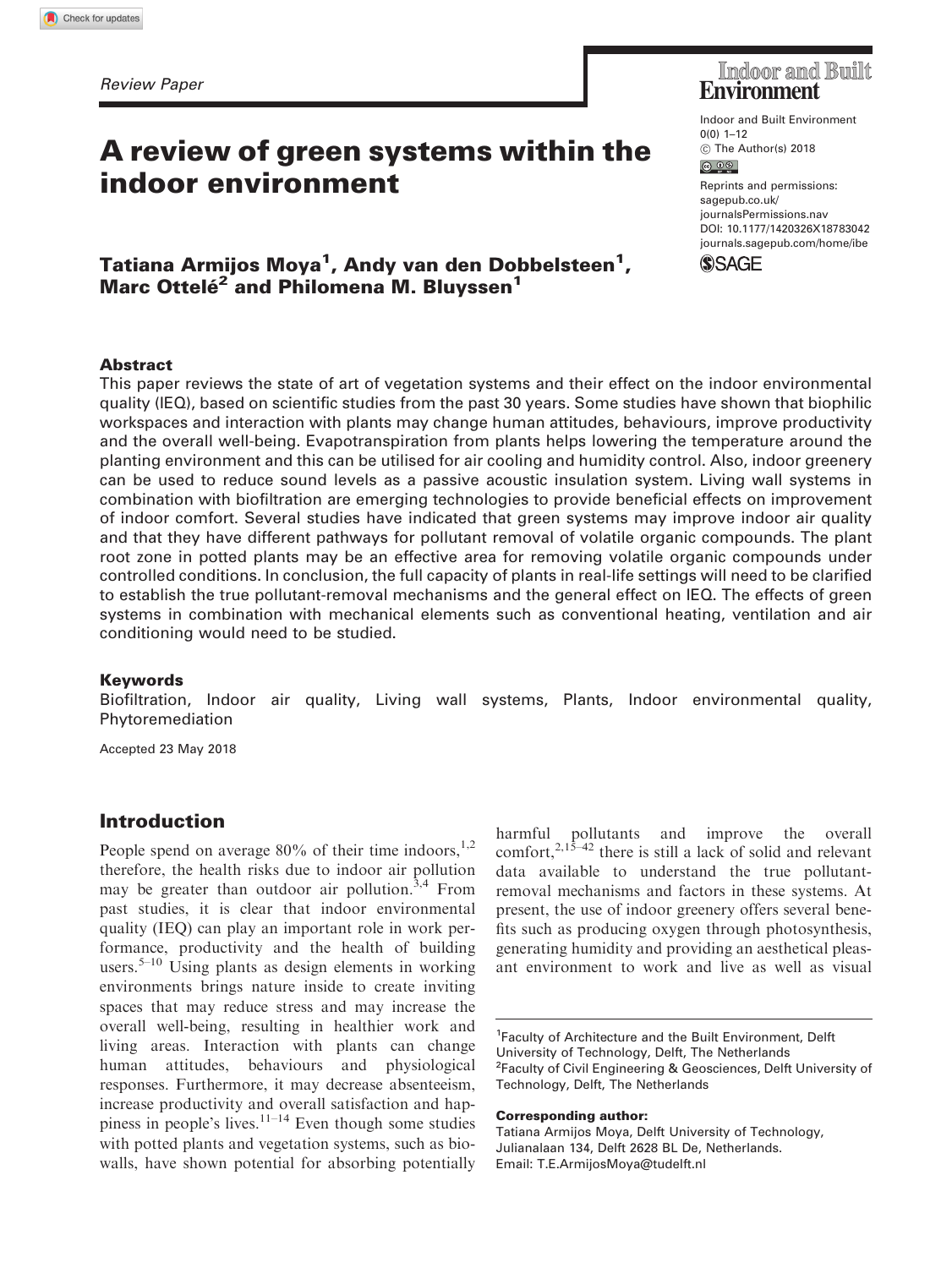performance to indoor environment.<sup>8,11,43,44</sup> In active vegetation systems (vegetation systems combined with mechanical systems), air-cleaning rates have proven to be significantly higher than in passive vegetation systems because of the use of active fan-assisted hydroponics technology that draws the air through the root rhizomes of the plants.

This review includes a panorama of vegetation systems, active and passive and their effect on the indoor environment, drawn from studies from past 30 years. Literature from different scientific fields, such as biology, chemistry, engineering and architecture, has been consulted in order to identify the potentials, challenges and knowledge gaps and define current paths and trends for further exploration. The general goal behind this research is to support the design of an Active Building-Integrated Vegetation System to improve IEQ through examination of past experiences.

#### Materials and methods

Research experiences from peer-reviewed journal articles were considered as base material for this review. In order to collect relevant articles within the scope of the study, some parameters were defined as input for the search. The constraints served the purpose of limiting the results to the most corresponding articles, and limiting the number to a manageable amount at the same time, which allowed an initial review and categorisation of information. Hence, the search focused on articles published from 1984 onwards considering title, abstract and keywords matching terms as 'biofiltration', 'phytoremediation', 'Indoor Air Quality' and 'Plants and Pollutants'. It was decided to include articles from different backgrounds, including chemistry, engineering and biology, in order to have a complete scope of the topic. Therefore, the search query was performed in online journal article databases related with the topic, such as Indoor and the Built Environment, Building and Environment, Environmental Science and Technology, Atmospheric Environment, Chemical Engineering Journal, Horticulture, Environment and Biotechnology. After an initial review of results, filtering outliers and checking references from articles to have a complete overview of the latest papers published, a consolidated database of journal articles was generated. The inquiries were performed during November 2015 and November 2017, resulting in a consolidated database of 104 scientific articles in December 2017, including mostly original research but also reviews from other researchers.

### **Results**

### Indoor air quality (IAQ), phytoremediation and biofiltration

From the review it is clear that air pollution is not confined to outdoor environment in cities, urban areas and industrial sites only. Most office buildings studied were mechanically ventilated, with a minimum required amount of fresh air, often only based on the number of occupants present, ignoring the presence of pollution sources such as printers, building and furnishing materials, and cleaning procedures. Consequently, health professionals, architects, researchers and building industry undertook actions to improve IAQ through different systems and techniques.<sup>45</sup> In the 1980s, the NASA Clean Air Study presented some studies about the behaviour of plants regarding IAQ. Its results suggested that certain common indoor plants may provide a natural way of removing toxic agents such as benzene, formaldehyde and trichloroethylene from the air. $40,41$  The results of these tests suggested that (1) low-light-requiring houseplants with activated carbon filters have potential for improving IAQ and (2) the plant root zone is an effective area for removing volatile organic compounds (VOCs). In fact, a maximum air exposure to plant root–soil (rhizosphere) area was recommended for best filtration, and the use of activated carbon filters was recommended to be part of the houseplant/aircleaning plan.

Since Wolverton's research, several studies have been conducted regarding the effect of phytoremediation and biofiltration on IAQ. Phytoremediation can be defined as the use of plants to remove pollutants from the air, water and soil. Biofiltration is defined as the process of drawing air in through organic material (such as moss, soil and plants), resulting in the removal of organic gases such as VOCs, and contaminants with a mechanical system involved. Plants have been shown to uptake air pollutants via their stomata during normal gas exchange. Also, plants have frequently been used for cleaning large contaminated areas of soil and water in the outdoor environment, especially with heavy metals, fertilisers, oil spills and solvents.<sup>46</sup> Several studies showed that the performance of botanical biofiltration depends on the interactions between pollutants, plants and microorganisms: the most suitable plant species seemed to be those with high stomatal conductance and lower sensitivities to the pollutants.47–52 Additionally, it seemed that careful selection of plants and substrates might improve the phytoremediation process considerably.<sup>53</sup> The techniques used for phytoremediation have been differentiated according to the physical properties of the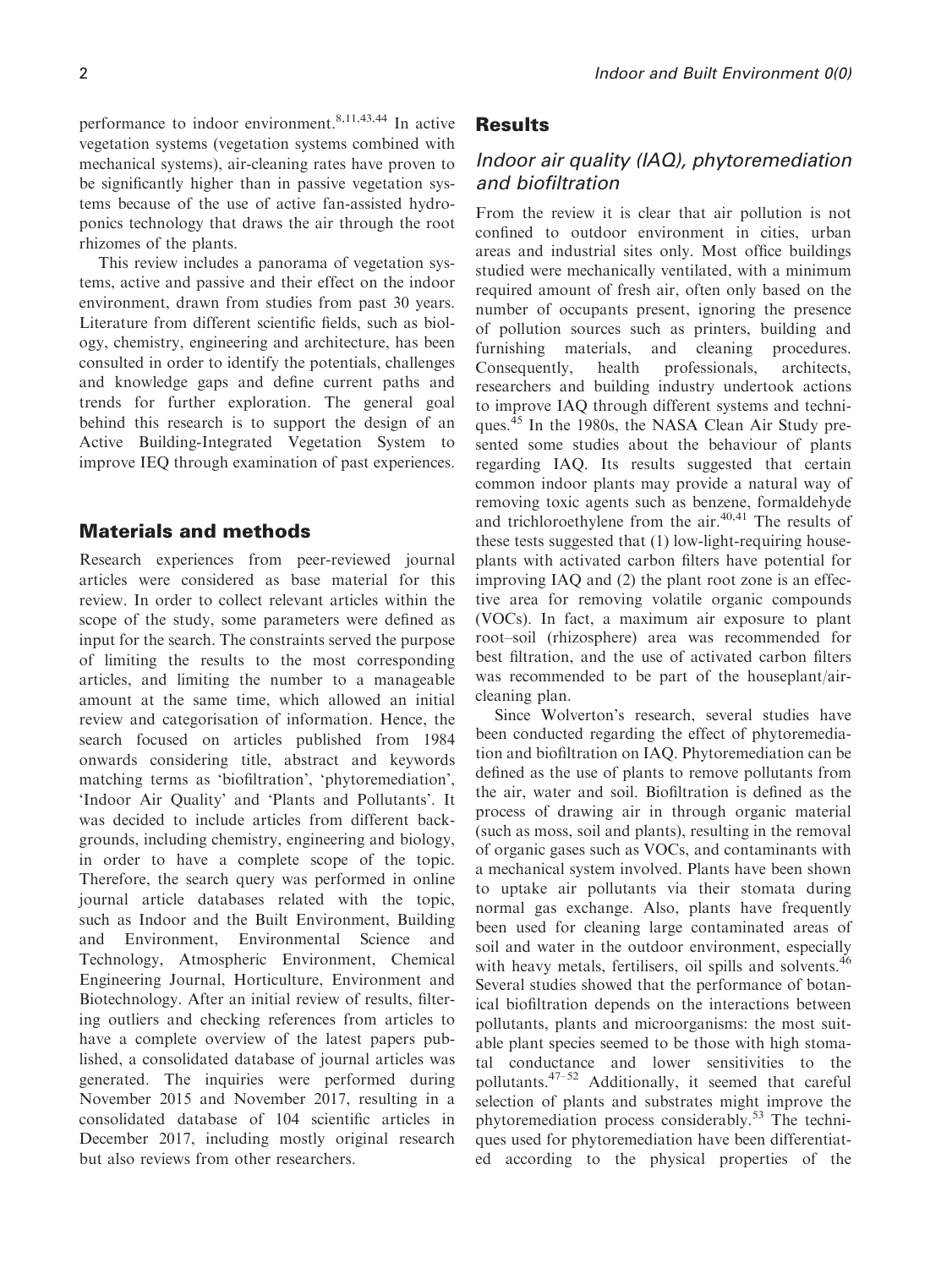contaminants (Figure 1), the type of plant used and the medium to be remediated. These various techniques can be listed as: $46$  (1) Phytoextraction: the use of plants to clean up pollutants via accumulation in harvestable tissues; (2) phyto(rhizo)filtration: the use of plants in hydroponic set-up for filtering polluted water; (3) phytostabilisation: the use of plants to stabilise pollutants in soil by preventing erosion, leaching, or runoff, or by converting pollutants to less bioavailable forms; (4) phytodegradation: the breakdown of pollutants by plant enzymes, usually inside tissues; (5) rhizodegradation: the degradation of pollutants in the rhizosphere due to microbial activity and (6) phytovolatilisation: the release of pollutants by plants in volatile form. In phytoextraction, phyto(rhizo)filtration and phytostabilisation, plants need to be changed. In phytodegradation, rhizodegradation and phytovolatilisation, plants do not need to be harvested. These techniques treat contaminants through their metabolic process or by microorganisms in the rhizosphere, which is the region of soil that is directly influenced by interactions between plant roots, soil constituents and microorganisms.<sup>54</sup>

With regard to carbon dioxide  $(CO<sub>2</sub>)$  levels and perceived IAQ, some findings have shown a positive effect of indoor greenery in reducing  $CO_2$  levels.<sup>55</sup>  $CO_2$ 

concentrations change based on human activity in indoor living spaces.<sup>55</sup> In fact, research has shown that in non-industrial indoor environments such as offices, schools and homes, the major source of  $CO<sub>2</sub>$  is human metabolism.<sup>56</sup> Nevertheless,  $CO<sub>2</sub>$  has not been considered to be a pollutant but rather an indicator of the presence of pollutants that are related to the presence of people indoors.<sup>56</sup> Plants use energy caught in leaf pigments during the photosynthetic process, for the conversion of  $CO<sub>2</sub>$  and water to cellulose, while producing oxygen.47 Some aquatic plants have shown to release oxygen through their roots, stimulating the growth of rhizosphere microorganisms improving the botanical biofiltration process. $46,47$ 

### Health symptoms, psychological impact and productivity

In a recent study named OFFICAIR, performed in 167 office buildings in eight European countries, the most prevailing building-related health symptoms of the 7441 office workers included in the survey were dry eyes (31%), headache (29%) and dry irritated throat  $(20\%)$ <sup>5</sup>. Although the prevalence of most of these symptoms was most likely multifactorial (individual, occupational and environmental risk factors were



Figure 1. Phytoremediation techniques.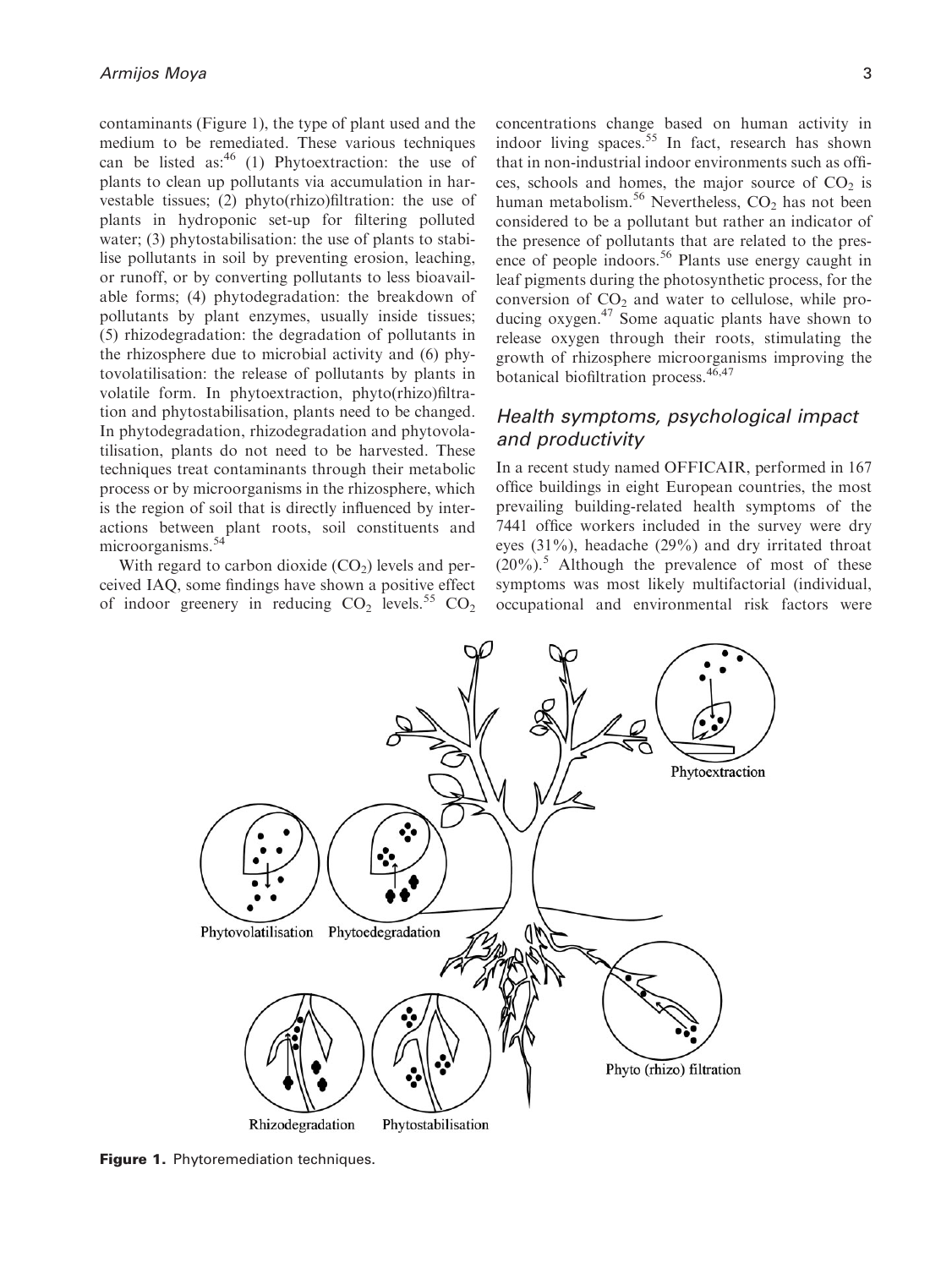involved), several indoor air pollution sources were pointed out as important risk factors, in particular for dry eyes complaints, showing the potential for green systems.<sup>57</sup>

In 1996, Lohr et al.<sup>12</sup> performed a study on productivity in a working environment and concluded that interior plants may improve worker productivity and reduce stress in a windowless environment. The outcome suggested that the reaction time of workers in the presence of plants was 12% faster than in the absence of plants, indicating that plants contributed to an increased productivity. Lohr et al.<sup>12</sup> also reported that the presence of foliage plants in interior spaces change particulate matter (PM) accumulation: accumulation was lower in both rooms where plants were present than where plants were absent.<sup>12</sup> Other studies showed that vegetation with rough surfaces and fine hairs or raised veins seem more effective in intercepting PM than smooth vegetation, and plant roots may absorb some pollutants and render them harmless in the soil.<sup>22,45</sup> While some researchers found that vegetation may improve worker productivity and creativity4,12,58 other researchers found that vegetation may improve occupant comfort and their overall perception of the quality of their environment creating a more desirable place to work.<sup>13,59,60</sup> Some benefits perceived by workers using vegetation within the working environment that have been put forward are enhanced collaboration amongst staff, including across teams, improved morale, reduced stress and decreased absenteeism.11,14 Additionally, Mangone and van der Linden $^{61}$  stated that the use of vegetation can have both a positive psychological and economic impact within office environments, because improving worker performance is more effective than improving energy performance.

### Plant species and pathways for removal of VOCs

According to Dela Cruz et al.,  $62$  the pathways for removal of VOCs by plants can be divided into the following (Figure 2): (1) Removal by the aboveground plant zone, (2) removal by the microorganisms living in the soil, (3) removal by the roots and (4) removal by the growing media (substrate). Plants have been observed to take in air pollutants via their stomata during normal gas exchange. Therefore, to use plants for the remediation of atmospheric pollutants, it was concluded in several studies that the most suitable plant species will be those with high stomatal conductance and lower sensitivities to the pollutants. $49-51,63$ Additionally, it was found that some bacteria growing on plant leaves also contribute to VOC biodegradation.<sup>48</sup> Wetzel and Doucette<sup>16</sup> stated that the waxy

cuticle coating on leaves may provide a simple, costeffective means to sample indoor air for VOCs and to help improve IAQ. Certain plants such as lichens were found to be excellent biomonitors to establish the type of pollutants present in the area.<sup>64</sup> Next to the stomata, the root zone has been shown to be an important contributor to the removal of  $VOCs$ <sup>22</sup> In addition to the photosynthesis-induced gas exchange through the leaves, the root microbial matrix was found to be an important element in assisting the removal of indoor air pollutants. In some studies, rhizosphere microorganisms, found in the growing media, were identified as significant direct agents of VOCs removal, which also has implications for biofiltration.2,39,63,65–68

Therefore, in order to assess the role of vegetation as a sink of air pollutants it is important to evaluate a wide range of species, the efficacy by which the leaves absorb these pollutants and the extent to which the leaves are adversely affected by the exposure. Gas diffusion models can be used to analyse the exchange of water vapour,  $CO<sub>2</sub>$  and other pollutants between the atmosphere and the plant leaves.<sup>63</sup>

According to Soreanu et al., $47$  about 120 individual plants species have been analysed by different researchers in several pot-based studies for VOC removal and the following was concluded: (1) the common tropical house plants Janet Craig and Peace Lily were the most studied but not the best performing potted plants $69,70$ and (2) the best performing plants seem to be Purple waffle, Purple heart, English Ivy, Asparagus fern, Variegated wax<sup>69</sup> and Crassula portulacea.<sup>62</sup> Upadhyay and Kobayashi<sup>45</sup> pointed out that plants with a large leaf surface area are more suitable for removing pollutants. Clausen et al.<sup>71</sup> recommended to use a large leaf surface area in combination with an appropriate ventilation rate to obtain an appropriate performance with potted plants. It has also been stated that rhizosphere degradation (rhizoremediation) could play a major role in VOC removal by botanical biofiltration.<sup>30</sup> Some studies have shown that most plants have limited pollutant removal capacity in the absence of rhizosphere microorganisms.<sup>72</sup> Guieysse et al.<sup>29</sup> found that the diversity of microbial species in the rhizosphere microcosm appeared to be a key parameter in the reduction of VOCs. Most of the houseplants described are commonly found in tropical and subtropical forests, where they received light filtered through the branches of taller trees. Hence, their leaf performed photosynthesis efficiently under relatively low light conditions.

It is also important to consider that air pollution has both direct and indirect impacts on the life of the plant. Some plants are very sensitive to air pollution. The early recognition of pollutant damage to plants, notably characteristic visible foliar symptoms, acts as an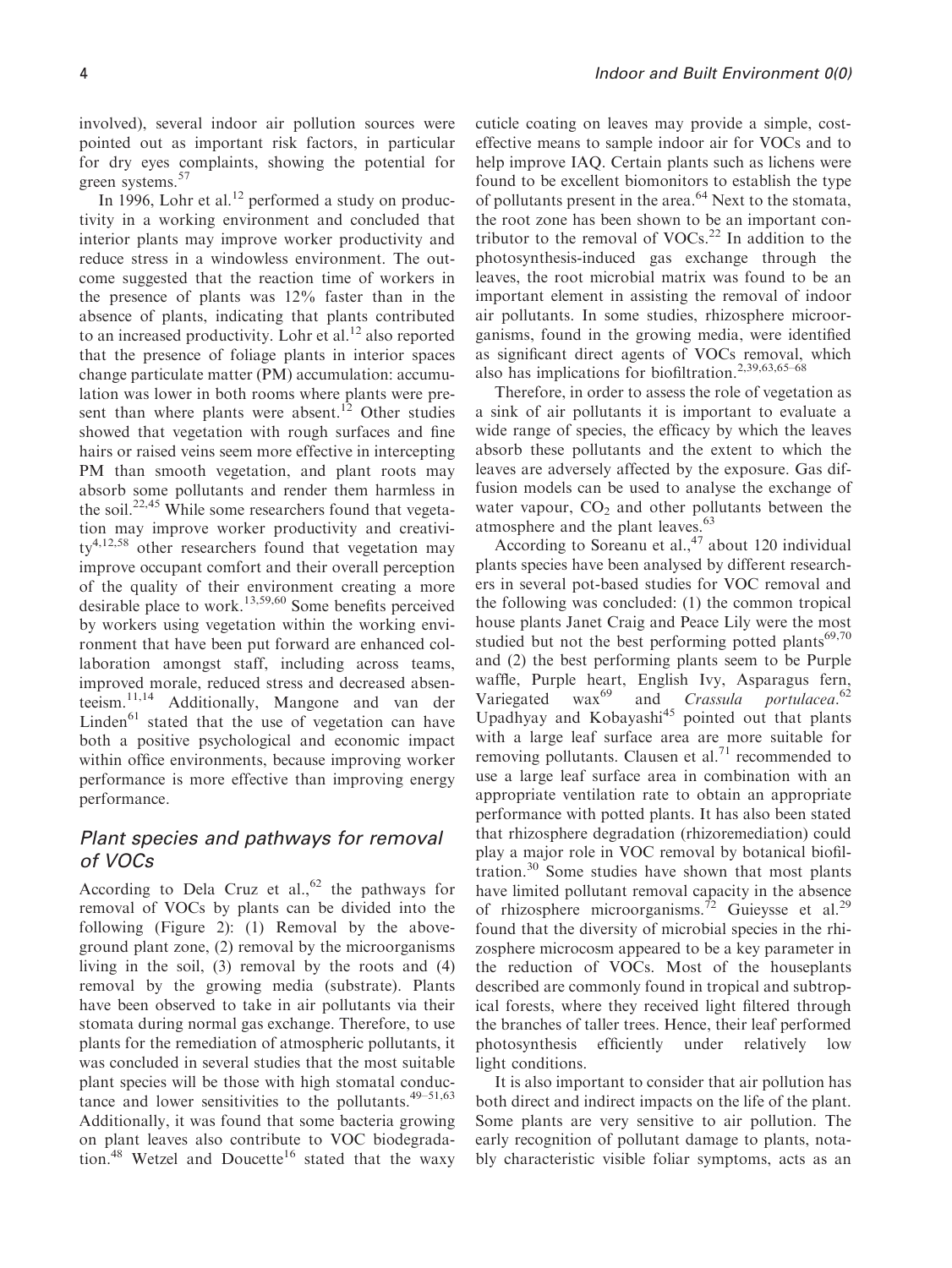

**Figure 2.** Pathways for removal of VOCs by potted plants.

alarm for toxic dangers to humans and their environment.<sup>45</sup> Many air pollutants reduce plant growth, partly through their negative effects on photosynthesis. For instance, pollutants such as sulphur dioxide  $(SO<sub>2</sub>)$ and ozone  $(O_3)$ , which enter the leaf through stomata, directly damaged the photosynthetic cells of the leaf.<sup>73</sup> Both the stomata and cuticle (Figure 2) have been suggested to be pathways for VOC removal by the aboveground plant parts: studies conducted on only the above-ground plant parts showed higher removal of formaldehyde, benzene and toluene in light than in darkness. It was therefore concluded that these compounds were taken up through the stomata, as stomata open in light and close in darkness.<sup>28,67,74,75</sup> The pathway for VOC uptake by the above-ground plant parts seems likely to dependent on the properties of VOCs. A hydrophilic VOC such as formaldehyde has been found to diffuse easily through the cuticle that consists of lipids, whereas a lipophilic VOC such as benzene was found to more likely penetrate through the cuticle. The relative importance of the stomatal uptake, compared to the cuticular uptake, seemed therefore to be dependent on the VOC in question.<sup>76,77</sup> After entering the leaf, a compound can suffer degradation, storage or excretion, either at site of uptake or after translocation to other parts of the plant. Degradation to harmless constituents is the optimal goal, but storage or excretion will be necessary if degradation cannot occur. Storage by the plant will remove VOCs from the air, but excessive storage may lead to damaging effects on the plant due to pollutants building up to lethal concentrations. If the VOC is excreted after uptake, the effect on the indoor VOC concentration is limited. However, the pollutant may be excreted by the roots and subsequently degraded by microorganisms in the soil or adsorbed to the soil particles.<sup>62</sup>

Microorganisms existing in the soil of potted plants have appeared to be essential in removal of VOCs from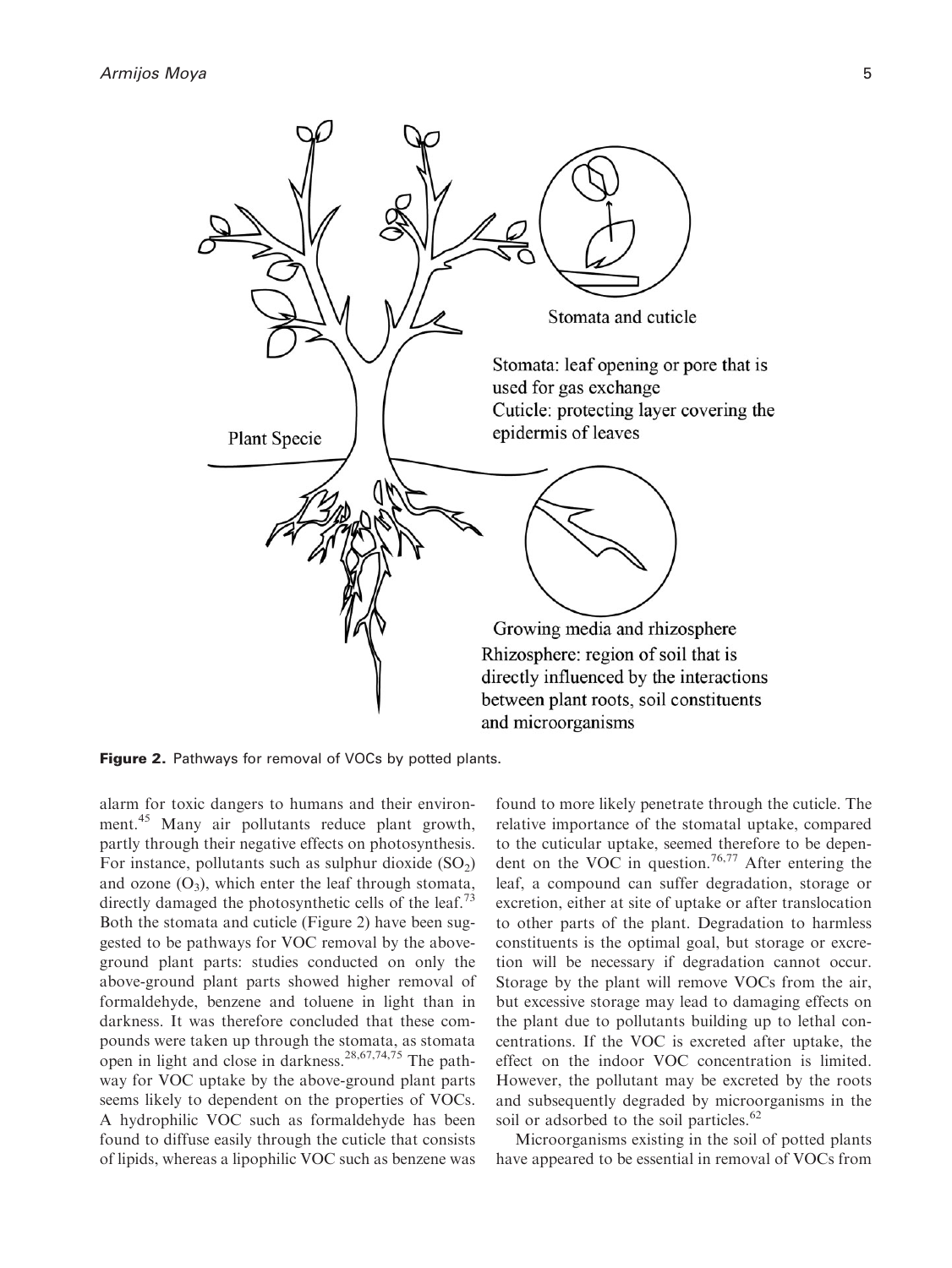indoor air.<sup>2,40,68,78</sup> It has been shown that roots can absorb pollutants by themselves, $79$  but can also increase the availability of pollutants for the microorganisms.<sup>80</sup> Increased bioavailability has been achieved through the excretion of root exudates. $80-82$  Uptake by roots has been found to depend on the root morphology where the lipid content and specific surface area are significant parameters. $83$  Once absorbed by the root, the pollutant could therefore undergo the same processes as in the leaf (i.e. degradation, storage or excretion). Consequently, the uptake around the aboveground area affects the root region, both through the lack of root exudation and through the lack of a driving force for the transpiration stream.<sup>62</sup> On the other hand, it has been shown that the growth medium represents an essential component for cleaning the air; but it may require a regular replacement of the filtration medium to remain effective, and to prevent the reemission of absorbed gases. $40,84$  Some studies have shown that activated carbon is the most effective microbial biofilter.<sup>84,85</sup>

### Vegetation system and biological purifiers

Common biological processes for VOC reduction include bioscrubbers, biotrickling filters and biofilters.<sup>86–88</sup> In bioscrubbers, the air is cleaned with an aqueous phase into which the pollutants transfer, and the aqueous phase is transferred into a bioreactor where the pollutants are biodegraded. In biotrickling filters, microorganisms are grown on an inert material (plastics resins, ceramics, etc.). In biofilters, air is passed through a moist porous material which supports microbial growth. Water remains within the packing material and is added intermittently to maintain humidity and microbial viability. The growth media is generally a natural material, which is biodegradable and provides nutrients to the microorganisms, although intensive research has been done on using synthetic materials.<sup>29,89</sup> There are different green systems and strategies that can be used within the indoor environment, such as living wall systems (LWSs) that are vertical hydroponical systems pictured as ecological cores that can be also used as a biofilter (biowall).<sup>37</sup> An LWS supports vegetation that is either rooted on the walls or in substrate attached to the wall itself, rather than being rooted at the base of the wall. $43$  Moreover, it is possible to use the evapotranspiration of plants for air cooling and humidity control. $90$  LWSs can work as biofilters when they work as an active vegetation system. In an active vegetation system air-cleaning rates may be significantly higher than in passive vegetation systems using active fan-assisted hydroponics technology, which draws the air through the root rhizomes of the plants. On the other hand, building-integrated vegetation systems combining phytoremediation technology with conventional heating, ventilation and air conditioning (HVAC) systems helped increase the air-cleaning capacity and have been shown to decrease energy consumption of buildings, for example for the biowall.<sup>91</sup> Air passing through the plant wall is cleaned and recirculated within the area instead of introducing outdoor air to replace stale indoor air. Moreover, the air does not have to be conditioned (heated or cooled). Therefore, there is a potential to save energy. As air moves through the wall, impurities are removed and clean air is distributed throughout the building via the HVAC system. $91$ 

In the mini-review by Soreanu et al.<sup>47</sup> who pointed out that many industrial biofilters pass contaminated air through a substrate that has limited life expectancy because of the exhaustion of its organic content, which acts as a supplemental or alternative food source for the beneficial microorganisms. Therefore, the media must be replaced in a regular interval, depending on the selected media it may be once per year. Root systems of plants growing in the rooting material of botanical biofilters constantly release organics into the media partly through exudation of materials from living roots and partly from turnover of the entire root mass. Consequently, the rooting zone of the botanical biofiltration system is a packing material with a constantly rejuvenated organic content.<sup>47</sup> Biological indoor air treatment can potentially release dust, microorganisms and water. These problems can be simultaneously solved; for instance, by using membrane bioreactors which physically disconnect the sorption step (air–water exchange) from the biodegradation step. According to Ergas et al.,  $92$  membrane bioreactors for VOC removal have only been used at high pollutant concentrations. Furthermore, since biological purifiers have been typically saturated with water and since indoor air treatment requires high flows, indoor biological purification might increase the moisture content in the room or building where it is used. This beneficial effect when indoor air is too dry (moisture contents of 30–70% are generally recommended for comfort) could also cause an excessive growth of fungi with negative impact on  $IAQ$ , although these effects are still uncertain.<sup>94,95</sup> Darlington et al.<sup>37,96</sup> described that the use of an indoor biological purifier could significantly increase the concentrations of total suspended spores, although these values were similar to concentrations found in flats containing house plants. However, there are limited data available and the potential release of microorganisms from indoor biological purifiers should be better studied and prevented if necessary.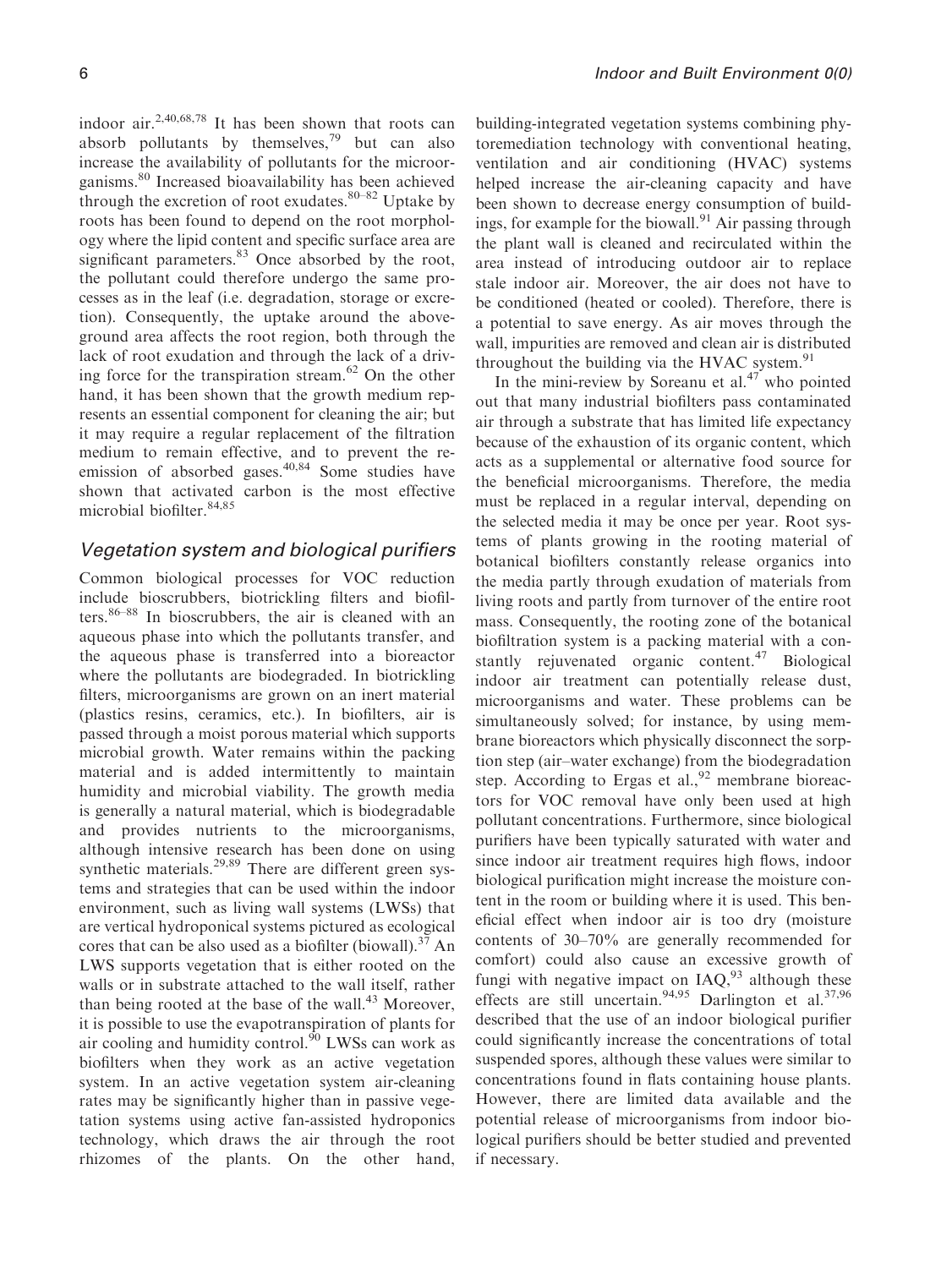

**Figure 3.** Known and unknown effects of green systems, review. VOC: volatile organic compound.

### Energy performance

Some studies have been conducted to analyse the energy performance of some living systems, including potted biowalls and potted plants which have shown some positive outcomes. For instance, in INHome – a Solar Decathlon project developed by Purdue University in  $2011 - a$  biowall was integrated as an air filtration system that utilises plants placed in a vertical wall. It was claimed that this biowall saves energy and provides a calming ambiance by bringing nature inside the home. This green vertical system is connected to the HVAC system in the home serving as a natural air purifier. $91$  The Biowall concept could become a competitor against the energy recovery system that is more commonly used with HVAC systems. An energy recovery system uses a heat exchanger to transfer energy between the exhaust air and the supply air intake. This saves energy and reduces the cost to condition outside air by reducing the need for preheating and precooling.<sup>91</sup> Logan et al.<sup>97</sup> created a plant microbial fuel cell, which is based on the following principle: with the aid of sunlight, plants convert  $CO<sub>2</sub>$  into organic compounds (photosynthesis). The plant uses some of

the compounds for its own growth, while the remainder is eliminated through the roots. Microorganisms that are naturally found in the ground around the roots of plants break down these organic compounds. This process causes electrons to be released. It is possible to gather these electrons with an electrode and use them to generate electricity.

### Noise control and biological purifiers

An LWS can also be used as a passive acoustical insulation system.<sup>98</sup> Some studies show that vegetation can reduce sound levels in three ways. First, sound can be reflected and dispersed by plant elements, such as trunks, branches, twigs and leaves. A second mechanism is absorption by vegetation. This effect can be attributed to mechanical vibrations of plant elements caused by sound waves. Finally, sound levels can be reduced by the destructive interference of sound waves due to the growth media.<sup>99,100</sup> Thus, there are several factors that influence noise reduction in an LWS, such as the depth of the growing medium, the materials used as structural components and the overall coverage.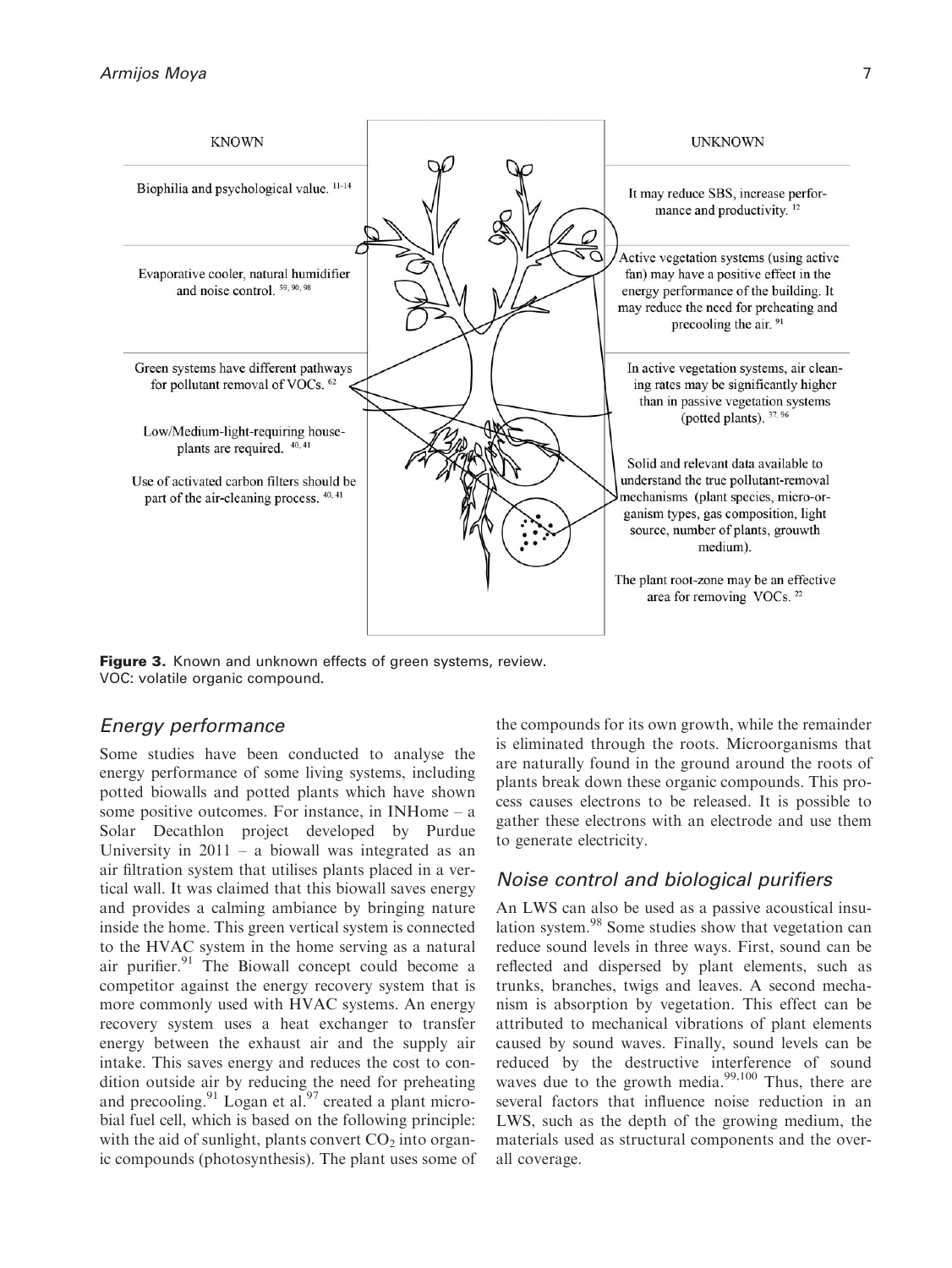## Thermal control and biological purifiers

The evapotranspiration from plants is said to lower temperatures around the planting environment.<sup>59</sup> It is shown to be possible to use the evapotranspiration of plants for air cooling and humidity control.<sup>90,101,102</sup> In 2011, a study of indoor living systems performed in warm climates tested different substrates, and the following was concluded: $103$ 

- 1. In the room the overall humidity level increased.
- 2. All substrates tested were suitable for plant growth and their behaviour was similar.
- 3. Geotextile showed the best cooling capacity but higher water consumption; coconut fibre presented degradation problems.
- 4. Epiweb performance was the poorest.
- 5. These systems have been proven to be very useful and interesting for warm indoor environments due to the cooling effect observed in addition to their biofiltration capacity and the aesthetic component.

Some studies on thermal control have been conducted and it was concluded that air passing behind the substrate is most effective to generate an evaporative cooling effect since the air is protected from radiation and the greenhouse effect. Therefore, it was concluded that the cooling process should take place behind the substrate.<sup>90,104</sup> Previous studies stated that LWSs can be used as thermal and humidity control systems due to evapotranspiration of plants, the selected growth medium or substrates. However, a ventilation system still is additionally required to optimise the optimal performance of the total system.

#### General summary

The known and unknown effects of using vegetation indoors are summarised in Figure 3.

### Conclusions and recommendations

This paper describes the effects of using vegetation indoors and the general conclusions found are the following:

- Biophilic design and vegetation has a positive impact on people within office environments. It increases the overall satisfaction and happiness of people's lives.4,11–14,58–61 However, there is no solid data that prove that it has a strong impact on the performance, productivity and overall reduction of the Sick Building Syndrome.
- Vegetation has been found to improve occupant comfort, as well as their perception of the quality

of their environment, including thermal comfort and acoustics.<sup>59,98,104</sup>

- Several research studies indicate the possible effect of vegetation on  $IAQ^{40,41,62}$  However, there is still a lack of solid and relevant data available to understand the true pollutant-removal mechanisms and factors in these systems (plant species, microorganism types, gas composition, light source, number of plants), its cooling effect within indoor environments and the effect of these systems on the energy performance of the building.
- Finally, existing research suggests that in an active vegetation system (green systems in combination with mechanical fans), air-cleaning rates may be significantly higher than in a passive vegetation system (potted plants).  $37,96$

In fact, while the plant's ability to take up pollutants is well documented in laboratory studies, the effect of plants on indoor air in complex environments like offices requires further investigations to clarify the full capacity of plants in real-life settings. Although the role of plants has been speculated and phytoremediation studies have clearly demonstrated improved pollutant removal by rhizodegradation and phytostimulation, a more accurate picture of the involvement of plants in the biological air purifiers needs to be validated.

This paper underlines the implications of botanical biofiltration and its implications in the indoor environment. Botanical biofilters in many respects have the appearance of typical interior plantscapes. Greening the indoor space with this sort of botanical elements can improve the occupants' well-being by improving their psychological disposition, which may affect performance and productivity. Because of similar visual content, the integration of botanical biofilters into the built environment could be expected to have all the psychological impacts of 'greening' the indoor space with green plants. However, for improving IAQ in real life, although predicted from some laboratory studies<sup>2,29,30,32,37,39,40,42,47</sup> still some steps have to be taken (Figure 3). The design of biological air purifiers requires the development of new technologies for highly efficient pollutant removal to allow high volumetric treatment flows while preserving high treatment efficiencies. Current biological purifiers have shown some potential but are all limited by their low treatment capacity. This opens interesting possibilities for multi–cross-disciplinary research initiatives.

There are some selection requirements for the type of plants that can be used indoors, such as light settings, climate conditions and growth medium. Therefore, it is recommended to use medium- and low-light plants, and an inorganic growth medium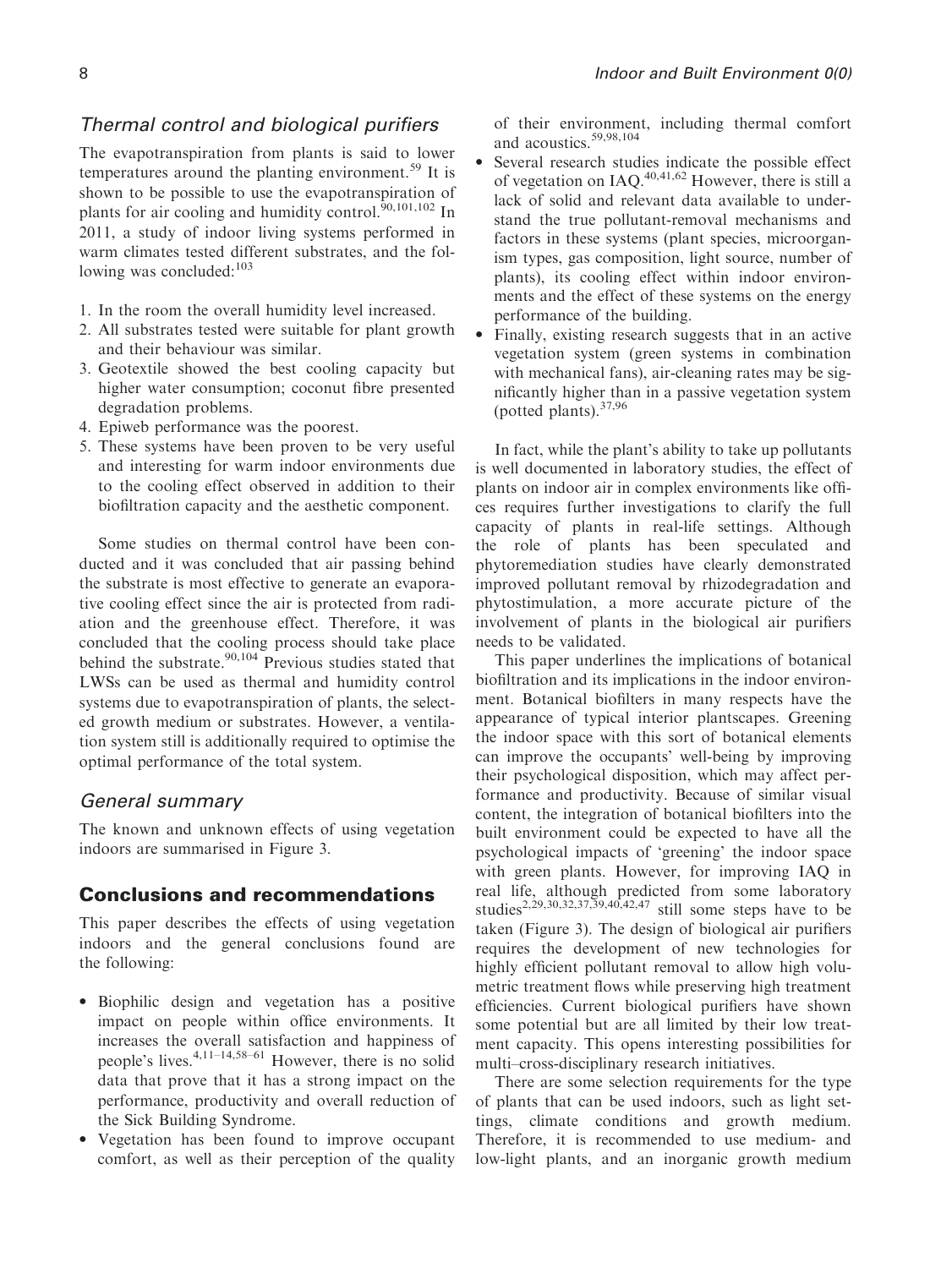because it is easier to control, regarding nutrients and modularity. Regarding the possible concerns about phytoremediation systems, biofiltration and indoor plants, it is recommended to use non-pollinating plants, regular maintenance and humidity control. The increase of relative air humidity in the rooms with plants is one of the major issues of the phytoremediation process, mainly in summer.<sup>99</sup> Therefore, to avoid mould development and the deterioration of buildings, the RH should be maintained below 70%. Periodical cleaning of leaves is recommended to maintain proper leaf gas exchange. Careful selection of plants and of the operating parameters, and a combination with other technologies could improve botanical biofiltration and thermal performances. It is clear that the process performance depends on the interactions between pollutant, plant and microorganisms, a complex key aspect that is not elucidated yet for indoor air treatment scenarios and is still under evaluation for many other ecosystems. Recommended future studies are therefore (a) to evaluate pollutant-removal mechanisms, (b) to select appropriate plant species and (c) to design active LWSs with the integration of mechanical ventilation. Both lab tests and tests in real office environments, under different thermal and air quality conditions, are required to establish the possibilities of the selected plants, the growth medium and finally the overall system.

#### Authors' contribution

TAM undertook the main review tasks, writing and analysis of the literature. AvdD, MO and PMB contributed with the conception and the design of the work as well as critically reviewing and editing the entire content and approved the final manuscript.

#### Declaration of conflicting interests

The author(s) declared no potential conflicts of interest with respect to the research, authorship, and/or publication of this article.

#### Funding

The author(s) disclosed receipt of the following financial support for the research, authorship, and/or publication of this article: The work described in this paper is part of a PhD project, supported by the National Secretariat of Higher Education, Science, Technology and Innovation of Ecuador (Senescyt) and Delft University of Technology.

#### References

- 1. World Health Organization. WHO guidelines for indoor air quality: selected pollutants. Geneva: WHO, 2010.
- 2. Orwell RL, Wood RL, Tarran J, Torpy F and Burchett MD. Removal of benzene by the indoor plant/substrate

microcosm and implications for air quality. Water Air Soil Poll 2004; 157: 193–207.

- 3. Fjeld T. The effect of interior planting on health and discomfort among workers and school children. HortTechnology 2000; 10: 46–52.
- 4. Fjeld T, Veiersted B, Sandvik L, Riise G and Levy F. The effect of indoor foliage plants on health and discomfort symptoms among office workers. Indoor Built Environ 1998; 7: 204–209.
- 5. Bluyssen PM, Roda C, Mandin C, Fossati S, Carrer P, de Kluizenaar Y, Mihucz VG, de Oliveira Fernandes E and Bartzis J. Self-reported health and comfort in 'modern' office buildings: first results from the European OFFICAIR study. Indoor Air 2016; 26: 298–317.
- 6. Al Horr Y, Arif M, Kaushik A, Mazroei A, Katafygiotou M and Elsarrag E. Occupant productivity and office indoor environment quality: a review of the literature. Build Environ 2016; 105: 369–389.
- 7. Frontczak M, Schiavon S, Goins J, Arens E, Zhang H and Wargocki P. Quantitative relationships between occupant satisfaction and satisfaction aspects of indoor environmental quality and building design. Indoor Air 2012; 22: 119–131.
- 8. Raanaas RK, Evensen KH, Rich D, Sjostrom G and Patil C. Benefits of indoor plants on attention capacity in an office setting. J Environ Psychol 2011; 31: 99–105.
- 9. Wyon DP. The effects of indoor air quality on performance and productivity. *Indoor Air* 2004; 14: 92–101.
- 10. Kosonen R and Tan F. The effect of perceived indoor air quality on productivity loss. Energy Build 2004; 36: 981–986.
- 11. Gray T and Birrell C. Are biophilic-designed site office buildings linked to health benefits and high performing occupants? IJERPH 2014; 11: 12204–12222.
- 12. Lohr VI, Pearson-Mims CH and Goodwin GK. Interior plants may improve worker productivity and reduce stress in a windowless environment. J Environ Horticult 1996; 14: 97–100.
- 13. Shoemaker CA, Randall K, Relf PD and Geller ES. Relationships between plants, behavior, and attitudes in an office environment. HortTechnology 1992; 2: 205–206.
- 14. Relf PD. Psychological and sociological response to plants – implications for horticulture. HortScience 1990; 25: 11–13.
- 15. Irga PJ, Paull NJ, Abdo P and Torpy FR. An assessment of the atmospheric particle removal efficiency of an in room botanical biofilter system. Build Environ 2017; 115: 281–290.
- 16. Wetzel TA and Doucette WJ. Plant leaves as indoor air passive samplers for volatile organic compounds (VOCs). Chemosphere 2015; 122: 32–37.
- 17. Gawronska H and Bakera B. Phytoremediation of particulate matter from indoor air by Chlorophytum comosum L. plants. Air Qual Atmos Health 2015; 8: 265–272.
- 18. Wang ZQ, Pei JJ and Zhang JS. Experimental investigation of the formaldehyde removal mechanisms in a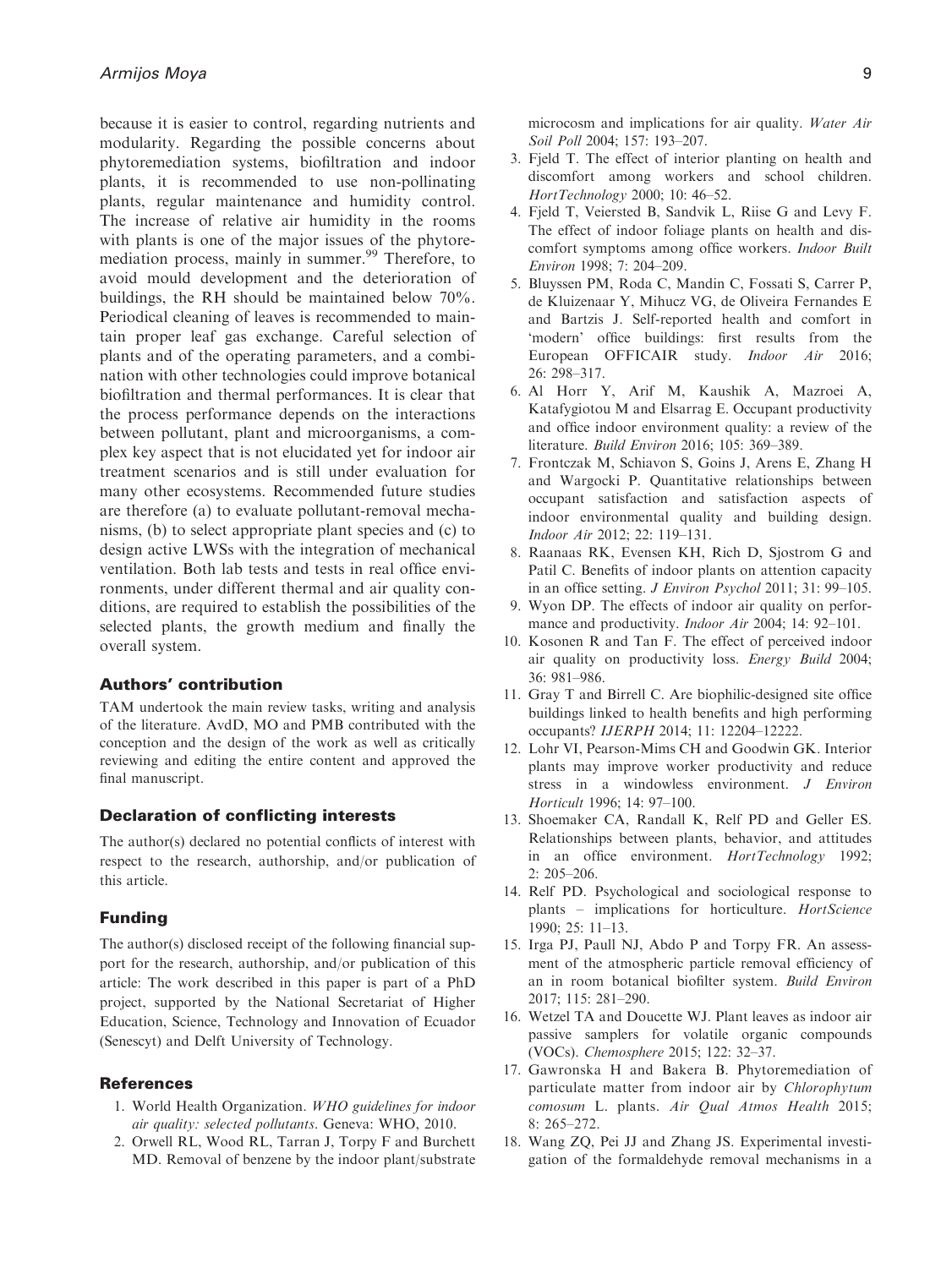dynamic botanical filtration system for indoor air purification. J Hazard Mater 2014; 280: 235–243.

- 19. Dela Cruz M, Muller R, Svensmark B, Pedersen JS and Christensen JH. Assessment of volatile organic compound removal by indoor plants-a novel experimental setup. Environ Sci Pollut Res 2014; 21: 7838–7846.
- 20. Kim KJ, Yoo EH and Kays SJ. Decay kinetics of toluene phytoremediation stimulation. HortScience 2012; 47: 1195–1198.
- 21. Zhou J, Qin F, Su J, Liao J and Xu H. Purification of formaldehyde-polluted air by indoor plants of Araceae, Agavaceae and Liliaceae. J Food Agric Environ 2011; 9: 1012–1018.
- 22. Xu ZJ, Wang L and Hou HP. Formaldehyde removal by potted plant-soil systems. J Hazard Mater 2011; 192: 314–318.
- 23. Kim KJ, Yoo EH, Jeong MI, Song JS, Lee SY and Kays SJ. Changes in the phytoremediation potential of indoor plants with exposure to toluene. HortScience 2011; 46: 1646–1649.
- 24. Xu ZJ, Qin N, Wang JG and Tong H. Formaldehyde biofiltration as affected by spider plant. Bioresour Technol 2010; 101: 6930–6934.
- 25. Kim KJ, Il Jeong M, Lee DW, Song JS, Kim HD, Yoo EH, Jeong SJ and Han SW. Variation in formaldehyde removal efficiency among indoor plant species. HortScience 2010; 45: 1489–1495.
- 26. Tani A and Hewitt CN. Uptake of aldehydes and ketones at typical indoor concentrations by houseplants. Environ Sci Technol 2009; 43: 8338–8343.
- 27. Lim YW, Kim HH, Yang JY, Kim KJ, Lee JY and Shin DC. Improvement of indoor air quality by houseplants in new-built apartment buildings. J Jpn Soc Hort Sci 2009; 78: 456–462.
- 28. Kim KJ and Kim HD. Development of model and calculating equation for rate of volatile formaldehyde removal of indoor plants. Horticult Environ Biotechnol 2008; 49: 155–161.
- 29. Guieysse B, Hort C, Platel V, Munoz R, Ondarts M and Revah S. Biological treatment of indoor air for VOC removal: potential and challenges. Biotechnol Adv 2008; 26: 398–410.
- 30. Wood RA, Burchett MD, Alquezar R, Orwell RL, Tarran J and Torpy F. The potted-plant microcosm substantially reduces indoor air VOC pollution: I. Office field-study. Water Air Soil Pollut 2006; 175: 163–180.
- 31. Orwell RL, Wood RA, Burchett MD, Tarran J and Torpy F. The potted-plant microcosm substantially reduces indoor air VOC pollution: II. Laboratory study. Water Air Soil Pollut 2006; 177: 59–80.
- 32. Chen WH, Zhang JSS and Zhang ZB. Performance of air cleaners for removing multiple volatile organic compounds in indoor air. ASHRAE Trans 2005; 111: 1101–1114.
- 33. Oyabu T, Takenaka K, Wolverton B, Onodera T and Nanto H. Purification characteristics of golden pothos for atmospheric gasoline. Int J Phytoremediat 2003; 5: 267–276.
- 34. Oyabu T, Sawada A, Onodera T, Takenaka K and Wolverton B. Characteristics of potted plants for removing offensive odors. Sensor Actuat B Chem 2003; 89: 131–136.
- 35. Oyabu T, Onodera T, Sawada A and Takenaka K. Purification capability of potted plants for removing atmospheric formaldehyde. Electrochemistry 2003; 71: 463–467.
- 36. Oyabu T, Onodera T, Kimura H and Sadaoka Y. Purification ability of interior plant for removing of indoor-air polluting chemicals using a tin oxide gas sensor. J Jpn Soc Atmos Environ/Taiki Kankyo Gakkaishi 2001; 36: 319–325.
- 37. Darlington A, Chan M, Malloch D, Pilger C and Dixon MA. The biofiltration of indoor air: implications for air quality. Indoor Air 2000; 10: 39–46.
- 38. Cornejo JJ, Munoz FG, Ma CY and Stewart AJ. Studies on the decontamination of air by plants. Ecotoxicology 1999; 8: 311–320.
- 39. Wolverton BC and Wolverton JD. Plants and soil microorganisms: removal of formaldehyde, xylene, and ammonia from the indoor environment. J Miss Acad Sci 1993; 38: 11–15.
- 40. Wolverton BC, Johnson A and Bounds K. Interior landscape plants for indoor air pollution abatement. Final report NASA (NASA-TM-101766, NAS 1.15:101766). Mississippi: National Aeronautics and Space Administration, 1989, pp.1–22.
- 41. Wolverton BC, Mcdonald RC and Watkins EA. Foliage plants for removing indoor air-pollutants from energyefficient homes. Econ Bot 1984; 38: 224–228.
- 42. Stapleton E and Ruiz-Rudolph P. The potential for indoor ultrafine particle reduction using vegetation under laboratory conditions. Indoor Built Environ 2018; 27: 70–83.
- 43. Ottele M. Green building envelopes in city ecology. Delft: The Green Building Envelope: Vertical Greening, 2011, pp.1–6.
- 44. Bringslimark T, Hartig T and Patil GG. Psychological benefits of indoor plants in workplaces: putting experimental results into context. HortScience 2007; 42: 581–587.
- 45. Upadhyay J and Kobayashi N. Phytomonitoring of air pollutants for environmental quality management. Environmental bioremediation technologies. Berlin Heidelberg New York: Springer-Verlag, 2007, pp.275–292.
- 46. Pilon-Smits E. Phytoremediation. Annu Rev Plant Biol 2005; 56: 15–39.
- 47. Soreanu G, Dixon M and Darlington A. Botanical biofiltration of indoor gaseous pollutants – a mini-review. Chem Eng J 2013; 229: 585–594.
- 48. Sandhu A, Halverson LJ and Beattie GA. Bacterial degradation of airborne phenol in the phyllosphere. Environ Microbiol 2007; 9: 383–392.
- 49. Fujii S, Cha H, Kagi N, Miyamura H and Kim YS. Effects on air pollutant removal by plant absorption and adsorption. Build Environ 2005; 40: 105–112.
- 50. Schaffner A, Messner B, Langebartels C and Sandermann H. Genes and enzymes for in-planta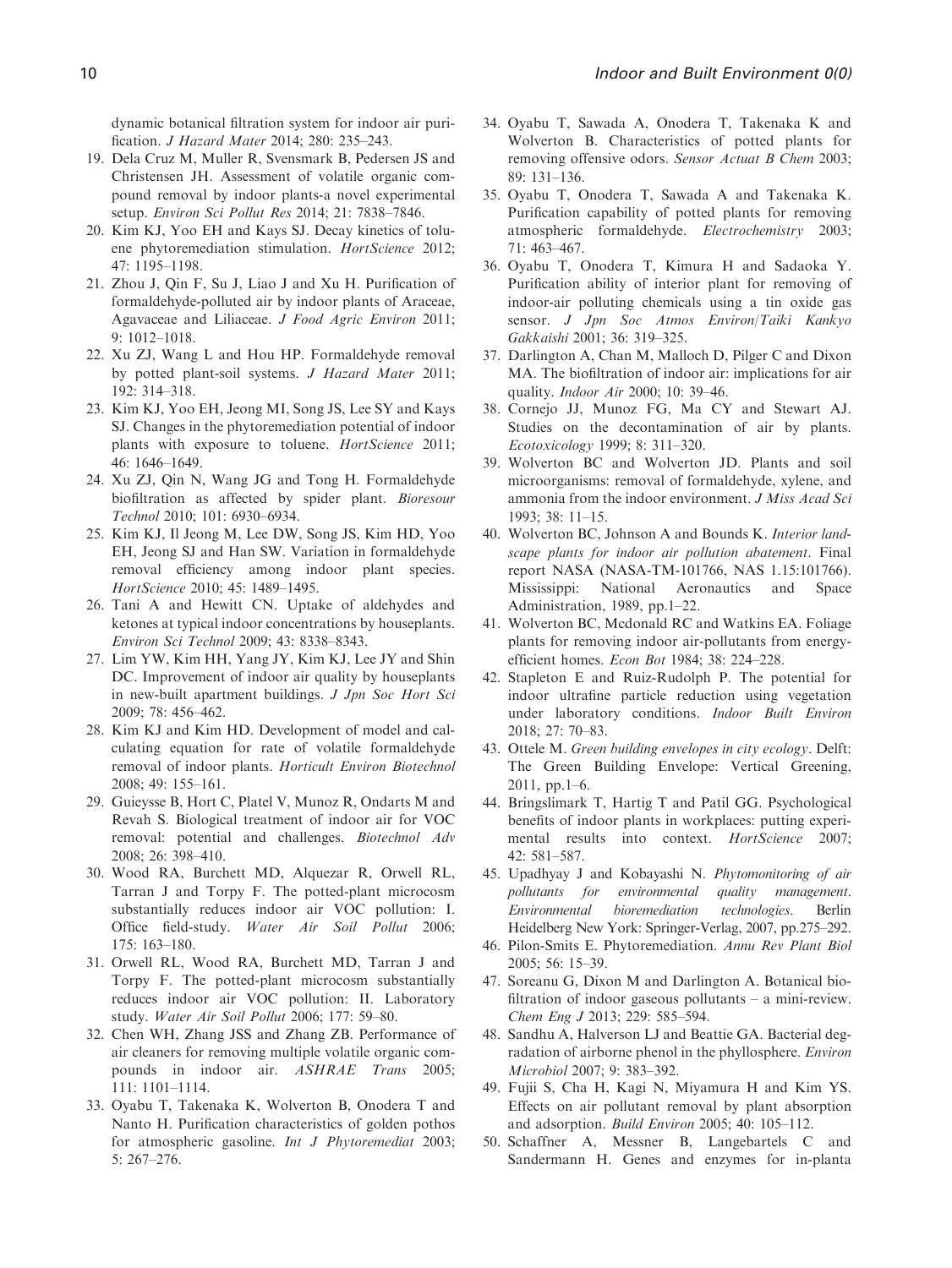phytoremediation of air, water and soil. Acta Biotechnol 2002; 22: 141–151.

- 51. Schmitz H, Hilgers U and Weidner M. Assimilation and metabolism of formaldehyde by leaves appear unlikely to be of value for indoor air purification. New Phytol 2000; 147: 307–315.
- 52. Macek T, Mackova M and Kas J. Exploitation of plants for the removal of organics in environmental remediation. Biotechnol Adv 2000; 18: 23–34.
- 53. Salt DE, Smith RD and Raskin I. Phytoremediation. Annu Rev Plant Physiol Plant Mol Biol 1998; 49: 643–668.
- 54. Kvesitadze G, Khatisashvili G, Sadunishvili T and Ramsden J. The ecological importance of plants for contaminated environments. Biochemical mechanisms of detoxification in higher plants: basis of phytoremediation. Berlin Heidelberg: Springer-Verlag, 2006, pp.167–207.
- 55. Cetin M and Sevik H. Measuring the impact of selected plants on indoor  $CO<sub>2</sub>$  concentrations. Pol J Environ Stud 2016; 25: 973–979.
- 56. Zhang X, Wargocki P, Lian Z and Thyregod C. Effects of exposure to carbon dioxide and bioeffluents on perceived air quality, self-assessed acute health symptoms, and cognitive performance. Indoor Air 2017; 27: 47–64.
- 57. de Kluizenaar Y, Roda C, Dijkstra NE, Fossati S, Mandin C, Mihucz VG, Hanninen O, de Oliviera Fernandez E, Silva GV, Carrer P, Bartzis J and Bluyssen PM. Office characteristics and dry eye complaints in European workers – the OFFICAIR study. Build Environ 2016; 102: 54–63.
- 58. Hesselink JK, vBS, Cornelissen E, van Duijn B, van Hooff M and Geuskens G. Onderzoek met planten aan het werk. Hoofddorp: TNO, 2008.
- 59. Mangone G, Kurvers SR and Luscuere PG. Constructing thermal comfort: investigating the effect of vegetation on indoor thermal comfort through a four season thermal comfort quasi-experiment. Build Environ 2014; 81: 410–426.
- 60. Qin J, Sun CJ, Zhou X, Leng HB and Lian ZW. The effect of indoor plants on human comfort. Indoor Built Environ 2014; 23: 709–723.
- 61. Mangone G and van der Linden K. Forest microclimates: investigating the performance potential of vegetation at the building space scale. Build Environ 2014; 73: 12–23.
- 62. Dela Cruz M, Christensen JH, Thomsen JD and Muller R. Can ornamental potted plants remove volatile organic compounds from indoor air? – a review. Environ Sci Pollut Res 2014; 21: 13909–13928.
- 63. Omasa K, Saji H, Youssefian S and Kondo N. Air pollution and plant biotechnology. Tokyo: Springer-Verlag, 2002.
- 64. Van der Wat L and Forbes PBC. Lichens as biomonitors for organic air pollutants. TRAC 2015; 64: 165–172.
- 65. Chun SC, Yoo MH, Moon YS, Shin MH, Son KC, Chung IM and Kays JK. Effect of bacterial population from rhizosphere of various foliage plants on removal of

indoor volatile organic compounds. Kor J Hort Sci Technol 2010; 28: 476–483.

- 66. Kim KJ, Kil MJ, Il Jeong M, Kim HD, Yoo EH, Jeong SJ, Pak CH and Son KC. Determination of the efficiency of formaldehyde removal according to the percentage volume of pot plants occupying a room. Kor J Hort Sci Technol 2009; 27: 305–311.
- 67. Yoo MH, Kwon YJ, Son KC and Kays SJ. Efficacy of indoor plants for the removal of single and mixed volatile organic pollutants and physiological effects of the volatiles on the plants. J Am Soc Hortic Sci 2006; 131: 452–458.
- 68. Wood RA, Orwell RL, Tarran J, Torpy F and Burchett M. Potted-plant/growth media interactions and capacities for removal of volatiles from indoor air. J Hortic Sci Biotechnol 2002; 77: 120–129.
- 69. Yang DS, Pennisi SV, Son KC and Kays SJ. Screening indoor plants for volatile organic pollutant removal efficiency. HortScience 2009; 44: 1377–1381.
- 70. Liu YJ, Mu YJ, Zhu YG, Ding H and Arens NC. Which ornamental plant species effectively remove benzene from indoor air? Atmos Environ 2007; 41: 650–654.
- 71. Clausen G, Beko G, Corsi RL, Gunnarsen L, Nazaroff WW, Olesen BW, Sigsgaard T, Sundell J, Toftum J and Weschler CJ. Reflections on the state of research: indoor environmental quality. Indoor Air 2011; 21: 219–230.
- 72. Chen LM, Yurimoto H, Li KZ, Orita I, Akita M, Kato N, Sakai Y and Izui K. Assimilation of formaldehyde in transgenic plants due to the introduction of the bacterial ribulose monophosphate pathway genes. Biosci Biotechnol Biochem 2010; 74: 627–635.
- 73. Lambers H, Chapin FS III and Pons TL. Photosynthesis, respiration, and long-distance transport. Plant physiological ecology. 2nd ed. Houten: Springer Science & Business Media, 2008, pp.11–99.
- 74. Treesubsuntorn C and Thiravetyan P. Removal of benzene from indoor air by Dracaena sanderiana: effect of wax and stomata. Atmos Environ 2012; 57: 317–321.
- 75. Kim KJ, Kil MJ, Song JS, Yoo EH, Son KC and Kays SJ. Efficiency of volatile formaldehyde removal by indoor plants: contribution of aerial plant parts versus the root zone. J Am Soc Hortic Sci 2008; 133: 521–526.
- 76. Trapp S. Fruit tree model for uptake of organic compounds from soil and air. SAR QSAR Environ Res 2007; 18: 367–387.
- 77. Bacci E, Calamari D, Gaggi C and Vighi M. Bioconcentration of organic-chemical vapors in plantleaves – experimental measurements and correlation. Environ Sci Technol 1990; 24: 885–889.
- 78. Irga PJ, Torpy FR and Burchett MD. Can hydroculture be used to enhance the performance of indoor plants for the removal of air pollutants? Atmos Environ 2013; 77: 267–271.
- 79. Wild E, Dent J, Thomas GO and Jones KC. Direct observation of organic contaminant uptake, storage, and metabolism within plant roots. Environ Sci Technol 2005; 39: 3695–3702.